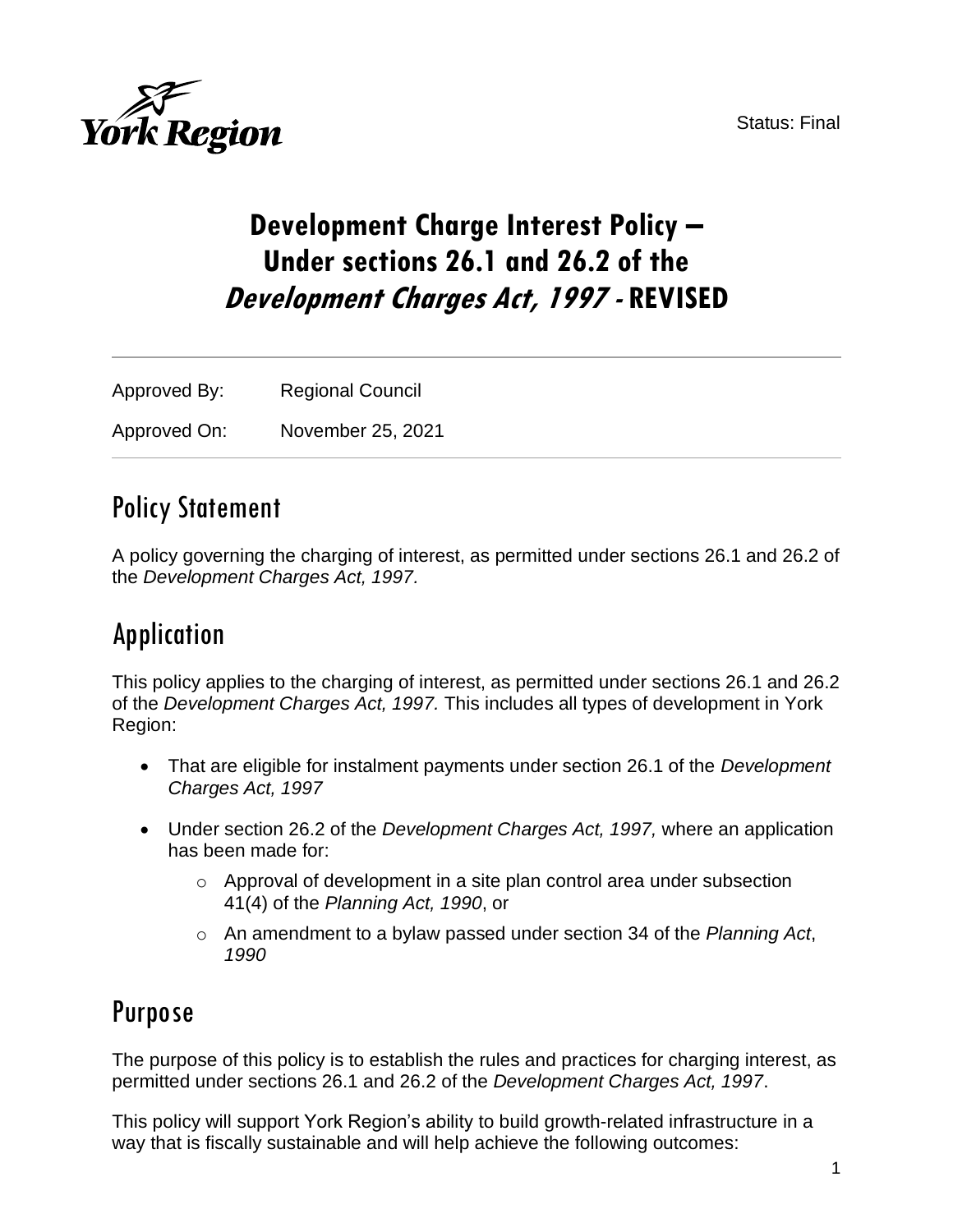- Good government providing reliable Regional programs and services
- Continued delivery of complete communities in a fiscally sustainable way
- Fair and equitable treatment of all stakeholders involved in delivering housing supply, including residents, businesses, municipalities and developers

# **Definitions**

**Act:** The *Development Charges Act, 1997,* S.O. 1997, c. 27, as amended, revised, reenacted or consolidated from time to time, and any successor statute

**Development:** The construction, erection or placing of one or more buildings or structures on land or the making of an addition or alteration to a building or structure that has the effect of increasing the size or changing the use from non-residential to residential or from residential to non-residential and includes redevelopment

**Development Charges:** The Region's development charges, including any areaspecific development charges

**Total Accrued Amount:** Equal to the total of the development charges and interest which has accrued

# **Description**

### **1. Legislative Framework**

a) Installment Payments under section 26.1 of the Act

Under subsections 26.1(1), (2) and (3) of the Act, development charges will be paid in equal annual instalments, beginning at the earlier of first occupancy or occupancy permit under the *Building Code, Act, 1992*, for:

- Rental housing development that is not non-profit housing development
- Institutional development
- Non-profit housing development
- b) Interest on Installment Payments under section 26.1 of the Act

Subsection 26.1(7) of the Act allows a municipality to charge interest on the instalments from the date the development charges would have been payable, under section 26 of the Act, to the date the instalment is paid, at a rate not exceeding the prescribed maximum interest rate.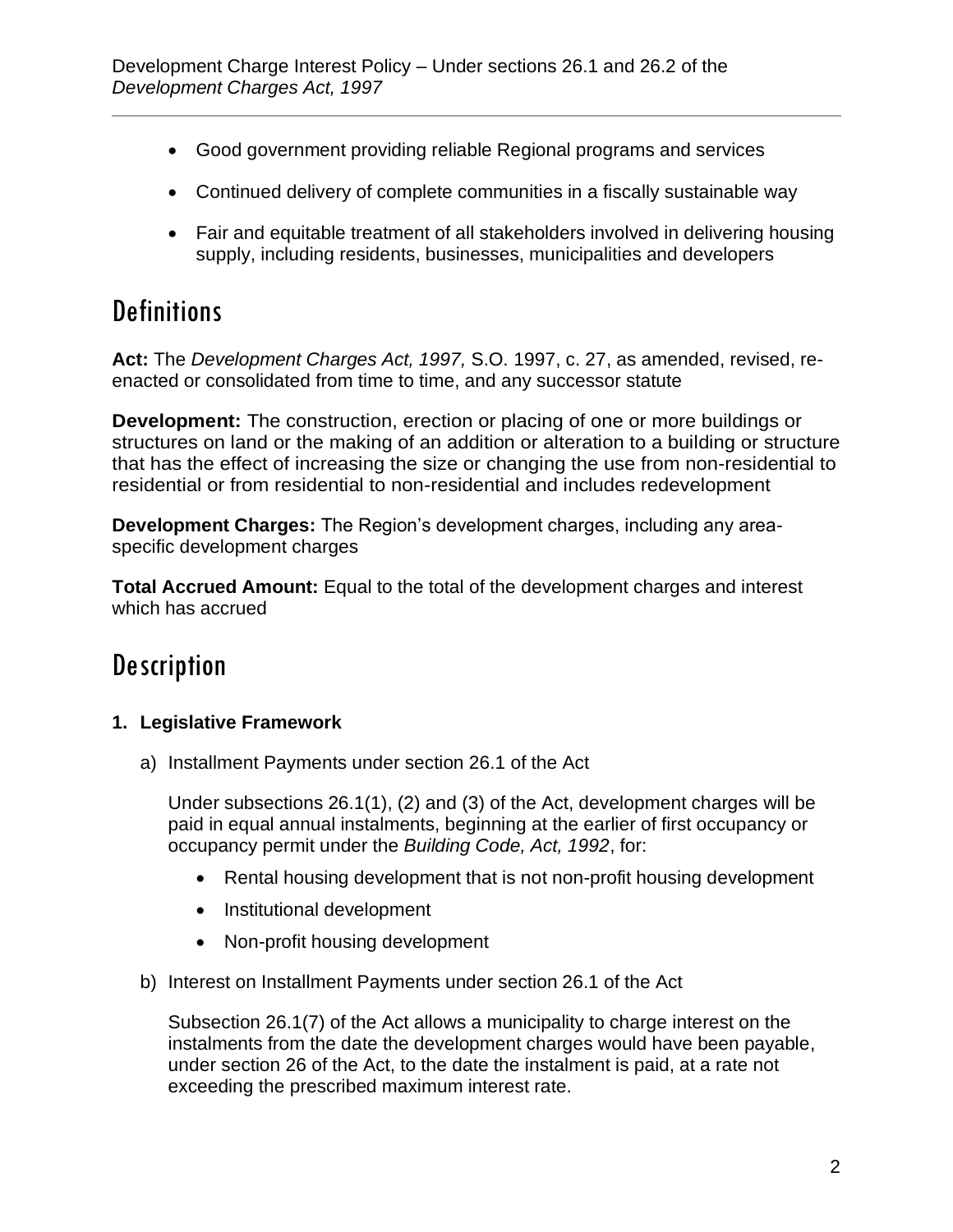c) Development Charge Freeze under section 26.2 of the Act

Under subsection 26.2(1) of the Act, the total amount of a development charge is determined under the Region's Development Charge Bylaw on:

- i) The day an application for an approval of development under subsection 41(4) of the Planning Act was made, or
- ii) If clause (i) does not apply, the day an application for an amendment to a bylaw passed under section 34 of the Planning Act was made.
- d) Interest under section 26.2 of the Act

Under subsection 26.2(3) of the Act, a municipality may charge interest on the development charge, at a rate not exceeding the prescribed maximum interest rate, from the date of the application referred to in clause c(i) or c(ii) to the date the development charge is payable.

e) Maximum Interest Rate under sections 26.1 and 26.2

The Act allows a municipality to charge interest on the development charge at a rate not exceeding the prescribed maximum interest rate.

There is no prescribed maximum interest rate under subsections 26.1 and 26.2 of the Act.

#### **2. Interest Rate Used**

- a) An interest rate of 5% will be used.
- b) Notwithstanding clause 2(a), a rate of 0% will be used for payments under section 26.1, beginning at building permit, for developments that have taken advantage of a Regional development charges incentive and/or relief, current or future.

#### **3. Amendment or Revision to Interest Rates:**

In the event the interest rate is amended or revised, the new interest rate will apply to the total accrued amount, prorated from the date of the interest rate amendment or revision to:

- The date the total accrued amount is fully paid, or
- A subsequent amendment or revision of the interest rate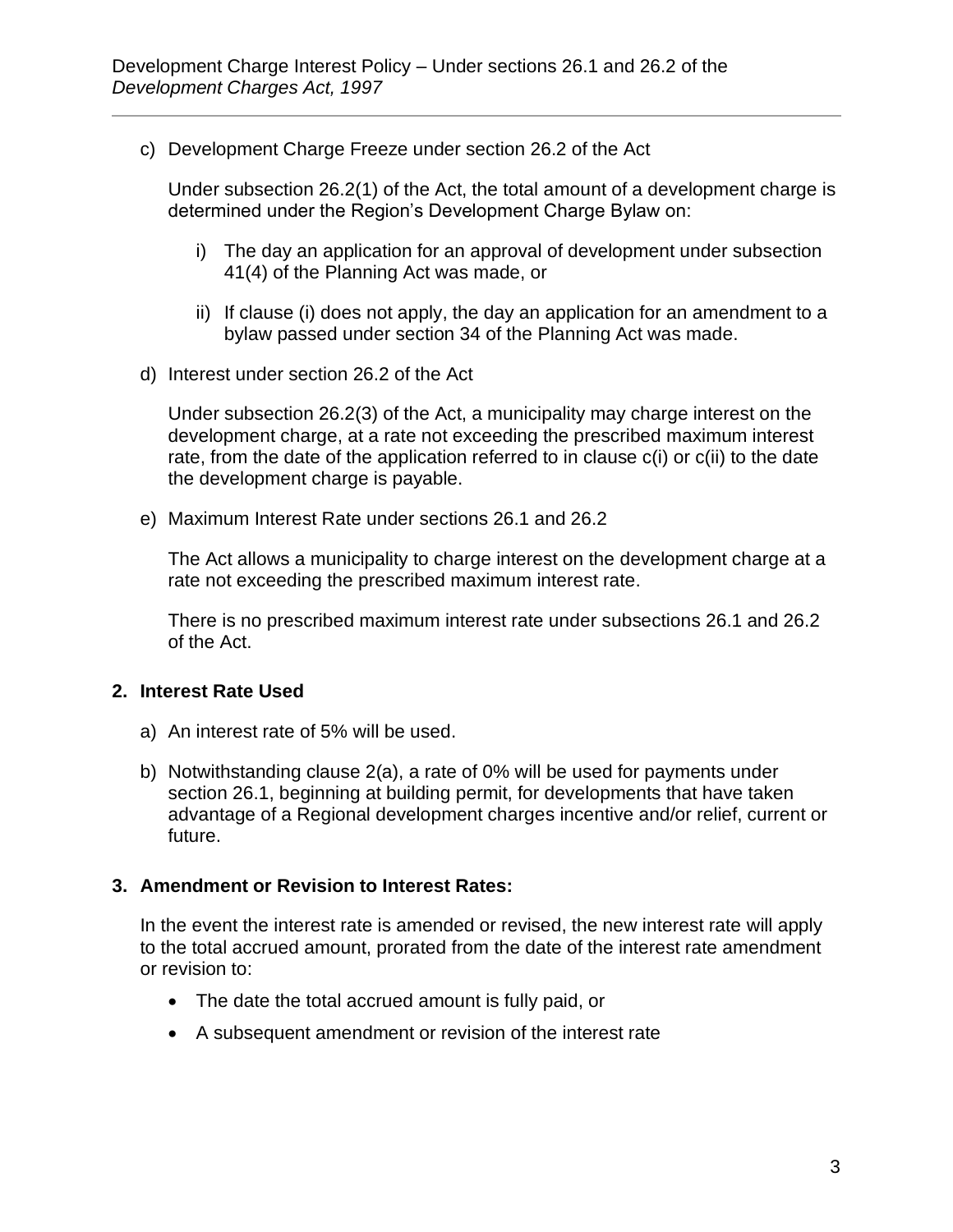#### **4. Interest Rate Publication and Notification**

Upon Council approval, this policy and the interest rates being used will be made available on the Region's [development charges](https://www.york.ca/wps/portal/yorkhome/business/yr/landdevelopment/developmentcharges/!ut/p/z0/fY29DoIwFIWfxYHR3AaJsjbECBjCinchFSpUoIW2oLy9yGSMcTvfyfkBhAxQsklUzAolWbvwBfd5RE9RGJ5JnHp-QChJaewefHLceRAD_g8sC-I-DEgBCyUtf1rIZp2vWlqHzEo3Cxgr7Lgateq4Q66jEZIb45CWybLkE29V362BDyhqpitu3ieuToKkAuyZrbdC3hRkX03IfjT7Bq_zg25eRVRi9Q!!/#.XhSJu_lKiUk) website.

The interest rates will also be published as part of the Region's development charges pamphlet publication.

#### **5. Compounding and Prorating:**

All interest will be compounded annually and will accrue from the date of the applicable application until the date the total accrued amount is fully paid. A 365-day calendar year will be used for the purposes of prorating.

a) Subsequent Application(s)

If a subsequent application(s) is made for a development:

- The date the subsequent application is made will become the new date under which the total amount of the development charge is determined
- All interest that had accrued prior to the subsequent application will be deemed to be zero
- Interest will be compounded annually and begin to accrue from the date the subsequent application is made
- b) Interest under section 26.1

If a development was one of the eligible types of development for the instalment payments under section 26.1 of the Act, the total accrued amount will continue to accrue interest from the date of the issuance of a building permit.

During the instalment timeframe, interest will continue to accrue on the outstanding balance. This will continue until the date the total accrued amount has been fully paid.

#### **6. Transition**

To allow for a transition period, this policy does not apply to any development where:

- a) An application under sections 34 or 41(4) of the Planning Act is not required, but:
	- Still qualifies for instalment payments under section 26.1 of the Act, and
	- Has been issued a building permit for development by a local municipality prior to July 1, 2020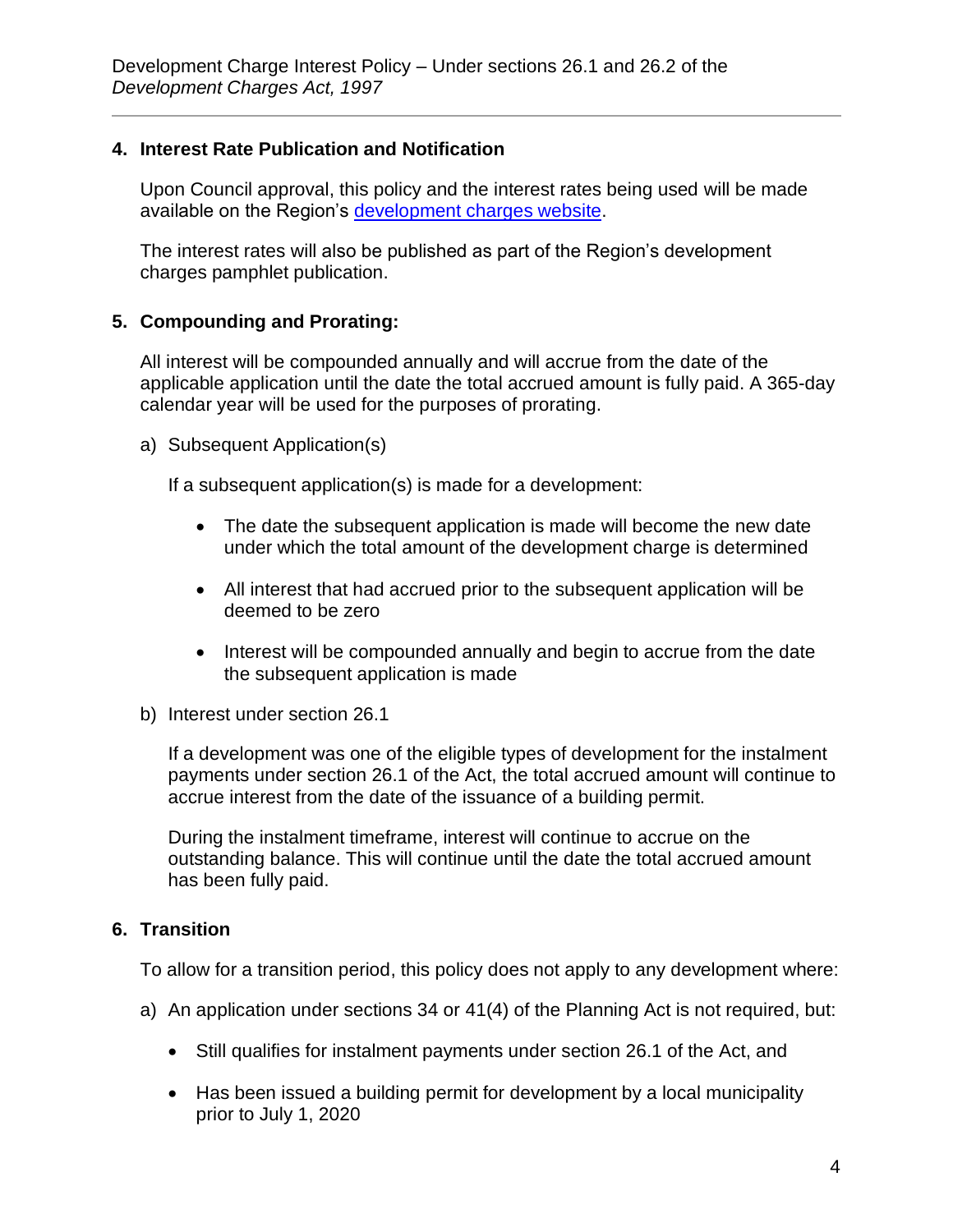- b) An application under subsection 41(4) of the Planning Act is*:*
	- Made after January 1, 2020, and
	- Has been issued a building permit for development by a local municipality prior to July 1, 2020
- c) An application for an amendment to a bylaw passed under section 34 of the Planning Act is:
	- Made after January 1, 2020, and
	- Has been issued a building permit for development by a local municipality prior to July 1, 2020

#### **7. Grace Period**

Where the local municipality has provided certification and a grace period for the payment of the total accrued amount payable, the Region may provide a grace period matching that of the local municipality, but not to exceed 14 calendar days.

For greater clarity, this grace period, if provided, would only apply to the total accrued amount payable under section 26.2 of the Act.

In the event a grace period is provided by the Region, and the total accrued amount payable is not paid within this time, the new total accrued amount payable will include the number of days in the grace period and no further grace period will be provided.

#### **8. Effective Date**

Upon approval by Council, this policy will take effect as at January 1, 2020 at 12 a.m. This policy may be repealed and/or modified by Council at any time.

### Responsibilities

#### **Director, Treasury Office, Finance**

- Administer this policy, including but not limited to:
	- $\circ$  Assisting stakeholders in determining the total amount of the development charge that would be determined under the bylaw and the applicable interest rate that would apply
	- o Ensure the total accrued amount is being charged and collected when due
- Work with local municipalities to ensure the policy is administered correctly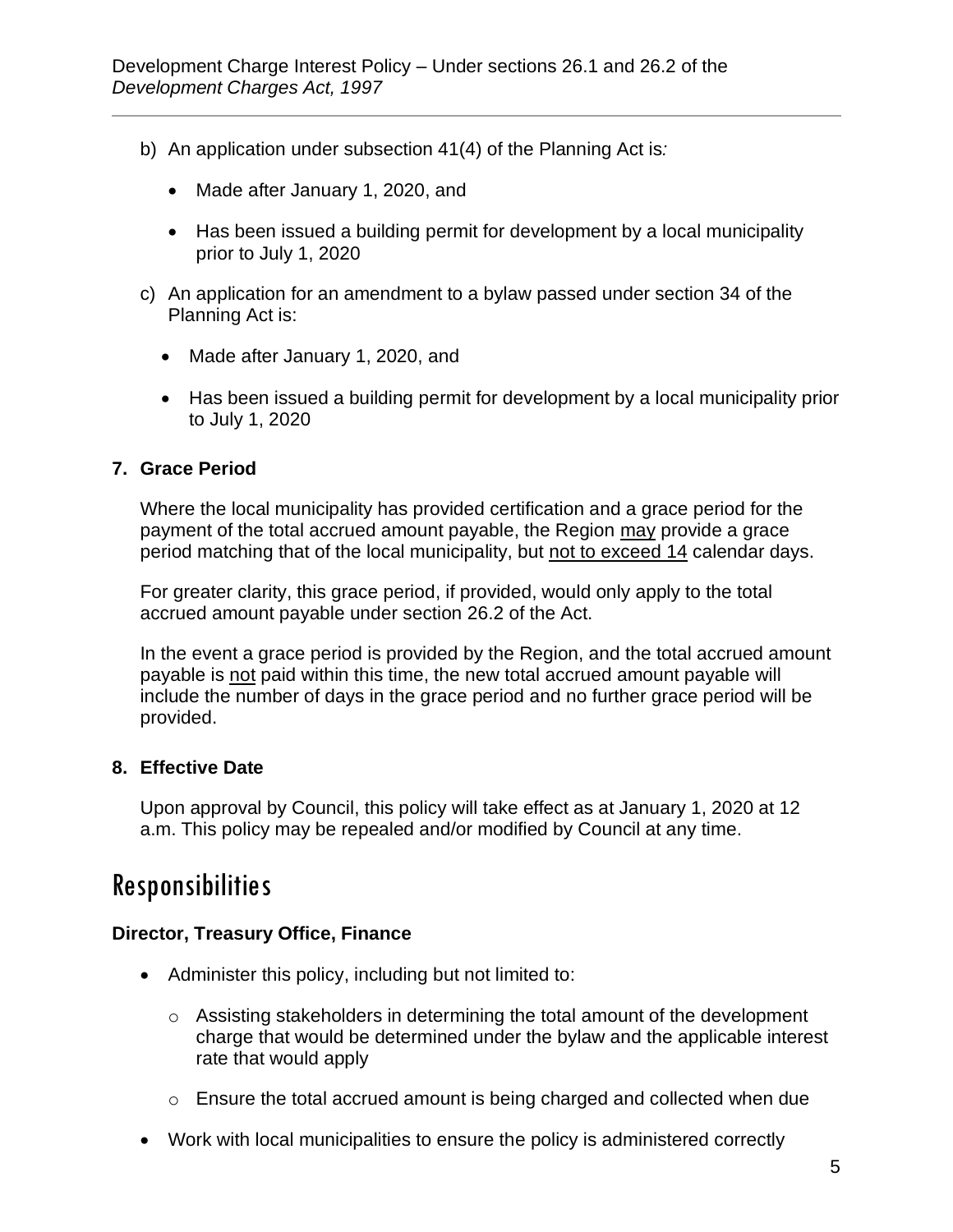### **Director, Strategy and Transformation, Finance**

• Collect all development charges, including interest, when due and payable

#### **Director, Community Planning and Development Services, Corporate Services**

• Confirm, in consultation with local municipality, that a complete application was made for the purposes of determining the total amount of the development charge

## Compliance

The **Director, Treasury Office** will monitor all development applications, and in consultation with the **local municipality** ensure the correct amount of the development charge is being used.

The **Director, Treasury Office** will ensure that this policy is being administered correctly.

The **Director, Strategy and Transformation**, in consultation with the **Director, Treasury Office** and the **local municipality,** will ensure the correct amount is being used to determine the total development charge collections, and that the correct amount of interest has been received.

# Reference

#### **Legislative and other authorities**

- [Bill 108, More Homes, More Choice Act, 2019](https://www.ola.org/en/legislative-business/bills/parliament-42/session-1/bill-108)
- [Bill 138, Plan to Build Ontario Together Act, 2019](https://www.ola.org/en/legislative-business/bills/parliament-42/session-1/bill-138)
- [Development Charges Act, 1997, S.O. 1997, c. 27](https://www.ontario.ca/laws/statute/97d27)
- [Ontario Regulation 454/19](https://www.ontario.ca/laws/regulation/r19454?search=454%2F19)
- [Ontario Regulation 82/98](https://www.ontario.ca/laws/regulation/980082)
- [Planning Act, R.S.O. 1990, c. P.13](https://www.ontario.ca/laws/statute/90p13)
- [York Region Development Charges Bylaw No. 2017-35](http://www.york.ca/wps/portal/yorkhome/yorkregion/yr/bylaws/developmentchargesbylaw/!ut/p/a1/rVRNT4NAEP0tHnokO3xsWY4raoGm1FiNwKUBypctH4W1ir_eLfVk0mLN7m1m37y8N5M8FCAPBVV4KLKQFXUV7o51MF3bdGZb1hycpUZMoLCkjqITIHOdA3wOgDOPwjCvKNrUkk1wwFoSsB_0R3xHLBnmCnpFAQriijUsR37fruO6YknFJtDX7ZYXHSvY-9DI6zI5tdsk4-omEPW78KObwCY5JLu6KTkszsM2S7rh58jcxMUG-bGBYyONsKSSqSppKYkkI4qxhA1jE2E9xLom_zi5IHVkE4OTkV1c3IaJRwBcg89F6mdVrGS0utL1CKEumFBRRBNi0YSiLdv_PYpjgylTTjhT71Wgim2SW9UhrguiFaqCCanoK1PRlun1V3b-EIVKuzAXGacNWS4VVVoj7xRSyDsXUnyqeNvvA8pj8Jh9nwx5gnOwKV9KovbS9omAipvD13NalmvXlcLoVyPwSUdvvgFUm5Ae/dl5/d5/L2dBISEvZ0FBIS9nQSEh/#.WtDgaS7wZhG)
- [York Region Development Charges Bylaw Amendment No. 2018-42](https://www.york.ca/wps/wcm/connect/yorkpublic/d81c8002-f0af-4337-afa6-71b52c5b7643/2018-42.pdf?MOD=AJPERES&CVID=mu8jzXy)